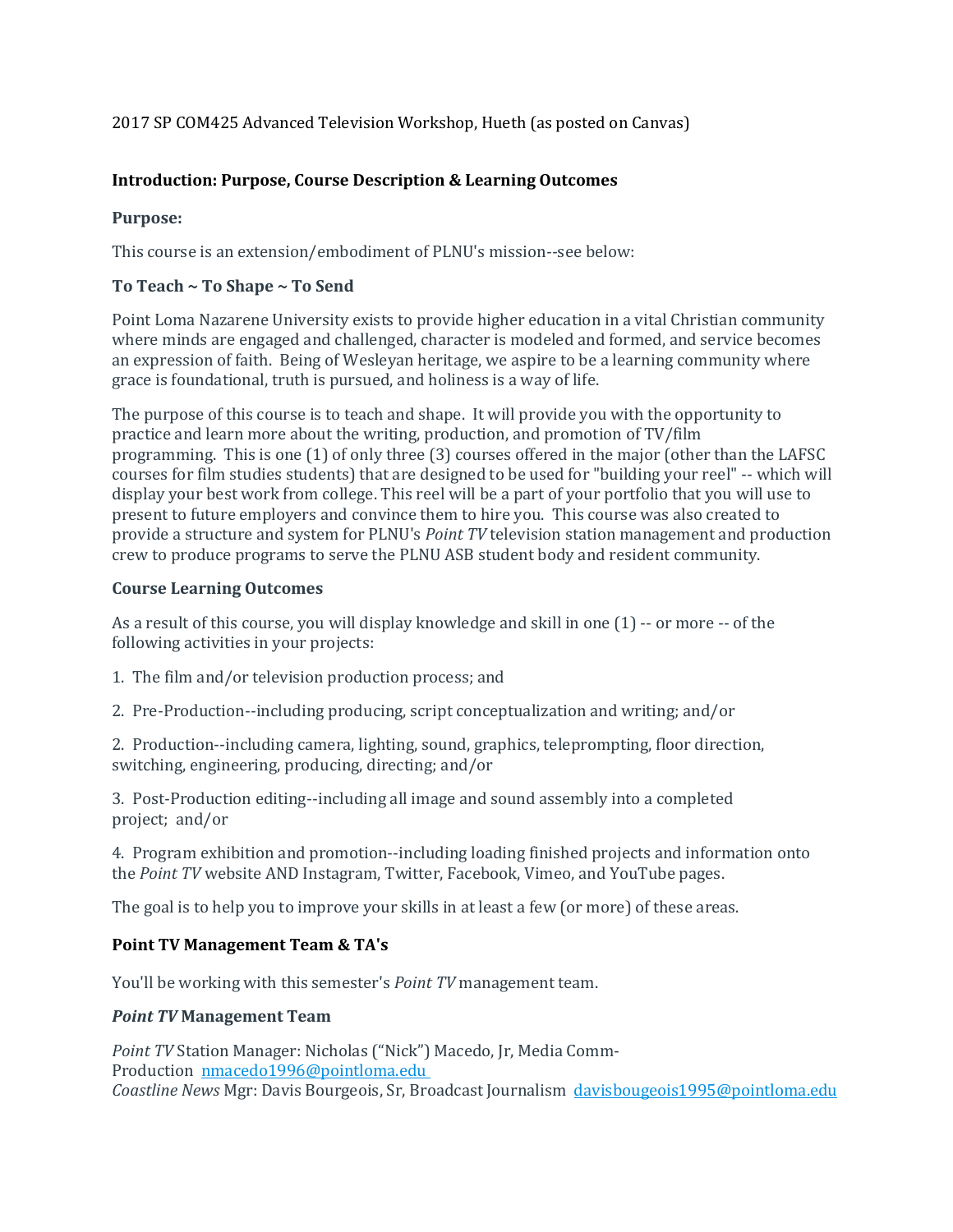Productions Manager: Anthony Adlawan, Soph, Media Comm-Film Studies [anthonyadlawan2310@pointloma.edu](mailto:anthonyadlawan2310@pointloma.edu)

*Loma Sports Tonight* Co-Production Mgr: Johnathan Malmin, Jr, Broadcast Journalism [jmalmin438@pointloma.edu](https://mail.google.com/mail/?view=cm&fs=1&tf=1&to=jmalmin438@pointloma.edu) *Loma Sports Tonight* Co-Production Mgr: Shakia Collins, Soph, Broadcast Journalism [shakiacollins421@pointloma.edu](https://mail.google.com/mail/?view=cm&fs=1&tf=1&to=shakiacollins421@pointloma.edu) Public Relations Manager: Scott Brown, Jr, Media Comm-Film Studies [scottbrown3223@pointloma.edu](https://mail.google.com/mail/?view=cm&fs=1&tf=1&to=scottbrown3223@pointloma.edu)

Social Media Manager: Paige Adlhoch, Jr., Media Comm-Production [paidgeadlhoch213@pointloma.edu](mailto:paidgeadlhoch213@pointloma.edu)

The TA's for this semester are:

Jonathan Pickett, Sr, Broadcast Journalism Nick Macedo, Jr, Media Comm-Production Analise Nelson, Soph, Media Comm-Production Page Adlhoch, Jr, Media Comm-Production Sophie Proctor, Jr, Broadcast Journalism

## **This course is based on the following assumptions:**

1. We (students & faculty) are **stewards** of these technologies and PLNU *Point TV* homepage*,* Facebook page, Vimeo and YouTube pages, and all other social media venues.

2. *Point TV...* exists to **serve** the PLNU community.

3. *Point TV...* programs should **inform**, **nurture and uplift**, and (especially) **entertain** PLNU viewers.

4. *Point TV...* should showcase student scriptwriting, performance/talent, and/or production skills, providing students the opportunity to create an **"audition tape/reel"** that they can use for future job opportunities.

### 5. *Point TV...* should **showcase and celebrate the wider PLNU community's gifts and talents**.

**General Expectations & Timesheet**

You will be required to do the following in this course:

1. Invest a minimum of forty (40) hours (for C-grade) on production of projects during the semester and, if you are interested in a future leadership position with *Point TV...,* you should invest as many hours as possible working with a present *Point TV* student manager (see the Mentoring Program below). This could involve attending meetings (in and out-of-class) with one (or more) of the managers, or working and assisting them with management tasks, and/or shadowing them as they work in their management role. You should track and document all time spent in these different activities, and note them on your production time sheet (filed attached at the bottom of this page). More details about hours and grading are included in the Evaluation and Grading section of this website;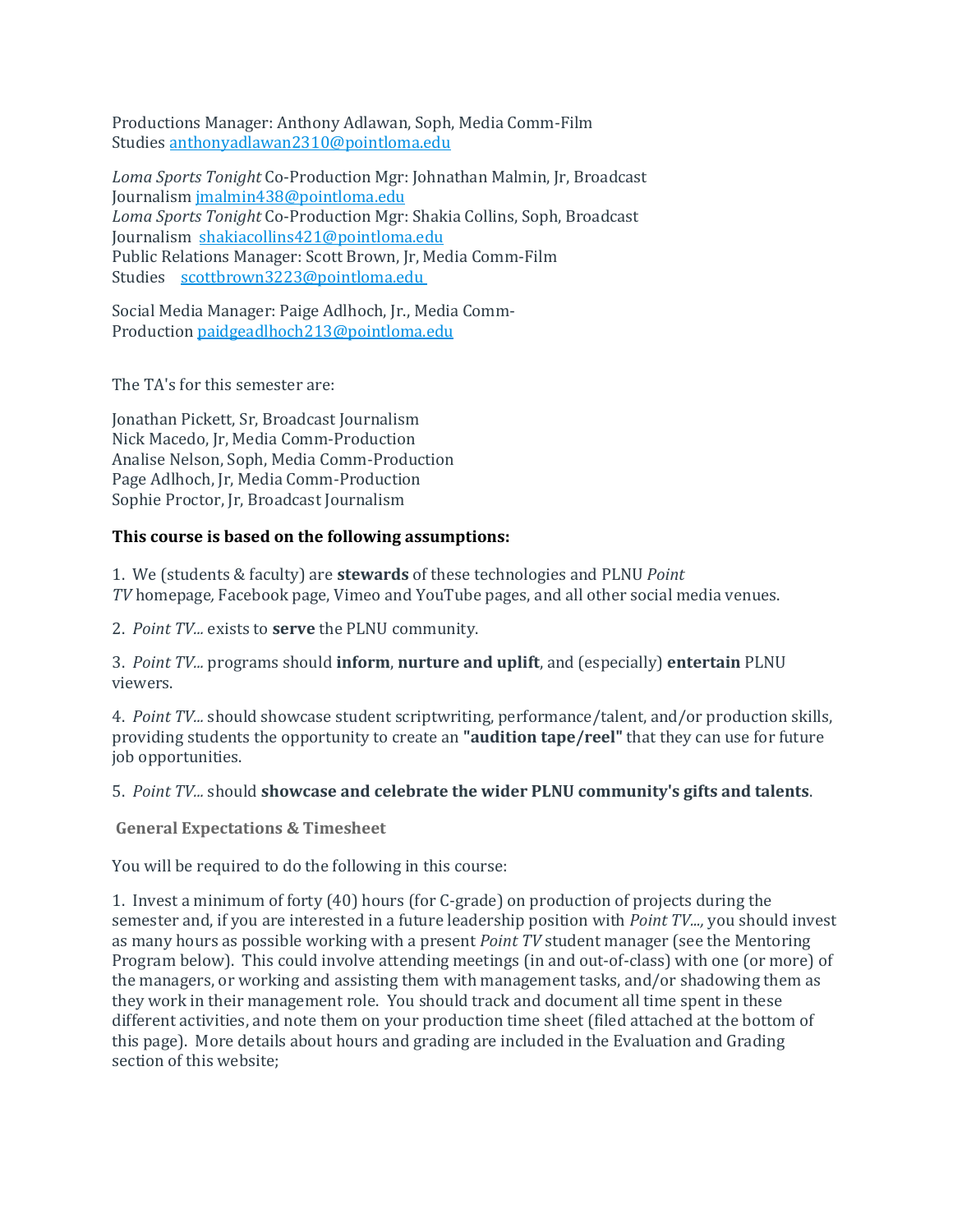2. Display evidence of an increasing interest in and appreciation for the development of writing and production skills that display professional production values. This includes being engaged and involved in the different areas of production, including leadership & teamwork, producing, scriptwriting, directing, camera, set design, lighting, sound, graphics, editing, and other crew positions. It also means faithfully-attending and actively participating in the in-class production planning and screening sessions; and

3. Exhibit evidence of sympathy and appreciation for the principles and doctrines of our Christian faith at PLNU in the programs that are produced for *Point TV*.

# **NEW "Mentoring Program"**

We're finally formalizing and providing guidance and structure on something that we've been informally doing for the past 10 years or so...and it has really enhanced student learning and skills AND confidence.

One of the unique strengths of the media com major (and especially this course) is that inexperienced students have the opportunity to work with and be mentored by more experienced students. To accomplish this, you have the opportunity to earn course hours by attending scheduled mentoring sessions. These sessions include the following options:

1. If you're interested in increasing your knowledge and skill of a particular Point TV management job (eg. Station Manager, Productions Manager, etc.) you can meet with, shadow, and assist/work with the Point TV manager; or

2. If you're interested in increasing your knowledge and skill of a particular piece of equipment and production job, you can be paired with another student who will meet with you and demonstrate how to operate the equipment. These include the jobs of server, sound, remote camera, lighting, technical director (switcher), director, editing, and graphics for one or more of the different shows being produced this semester. Students and mentors will both earn half-time (one hour for every two hours) for their session(s).

**How to become a mentor:** just get good at what you're doing as a leader or production crew member, and let the Station Manager and Dr. Hueth know if your interested, and your name will be included on our mentor's list for this semester on this page....mentor names to be provided below soon.

### **Mentors:**

Digital-Broadcast News Writing: Davis Bourgeois, Jr, Broadcast Journalism major Director of Photography (DP): Nick Macedo, Jr, Media Comm-Production major More later!

**How to become a mentee:** this can happen in a couple of ways. One way is to shadow, watch, and/or assist the mentor do their work during the production of a show or film. Another way is to let the mentor know of your interest and set up a mutually-shared time when you can meet at the studio and do a more formal instruction session.

You MUST note this activity on your time sheet, and include the name of the mentor or mentee that you worked with on this.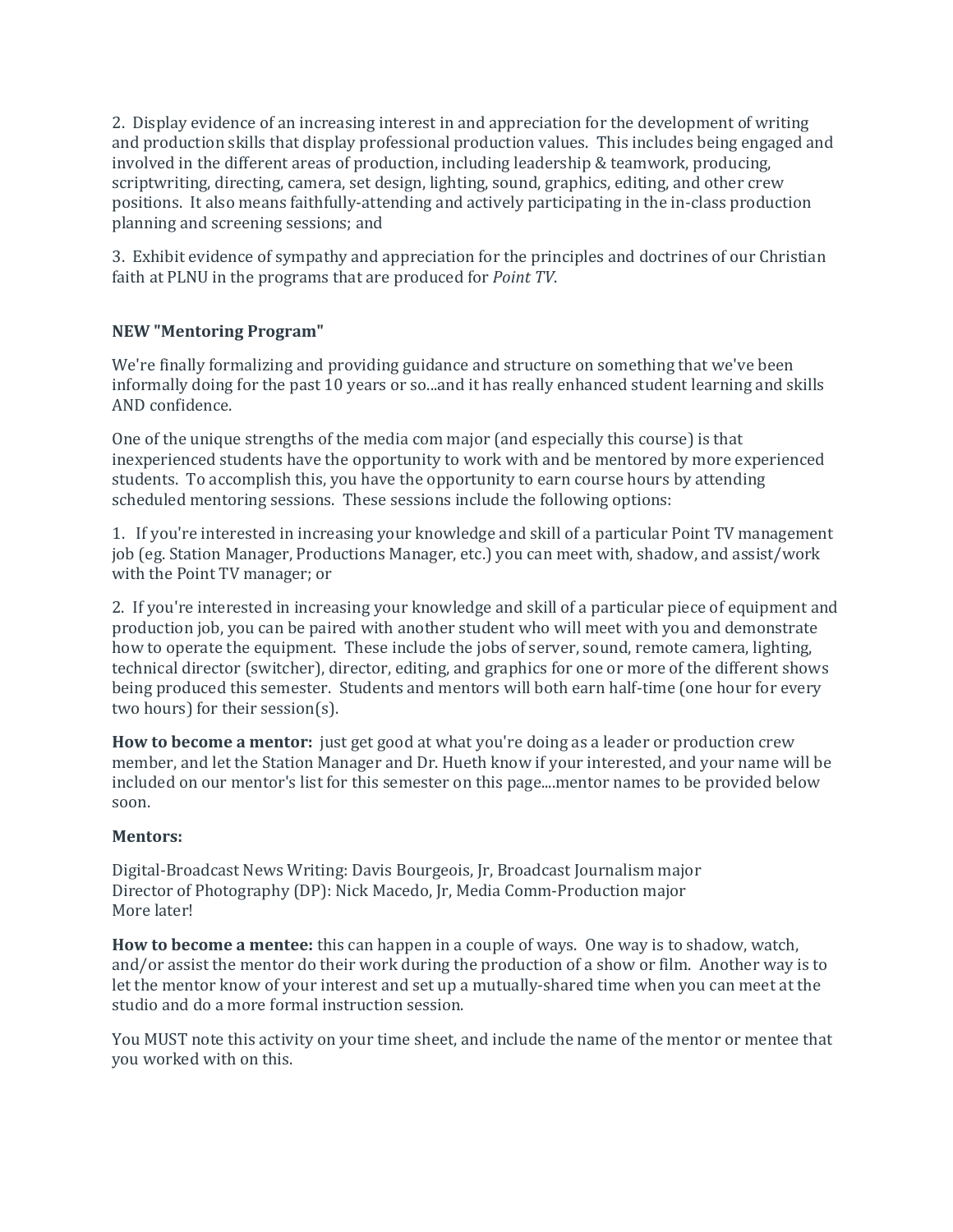Timesheet (link posted on Canvas) **[COM243 425 Spring](https://canvas.pointloma.edu/courses/31935/files/1118764/download) 17 TIMESHEET**

## **Point TV Shows**

## **Watch Our** *Point TV* **Shows**

See all kinds of projects and films that can inform, inspire, and stir some creative thinking for this course and beyond.

Here's the *[Point TV](http://pointtv23.com/com425and243/) (Links to an external site.)* website that includes show descriptions, production schedules, crew lists for shows, press releases/news about the latest news about the station and the media com and broadcast journalism students and their activities. *[Point TV's Facebook](https://www.facebook.com/pages/Point-TV/447038881997027?ref=hl) (Links to an external site.) Point TV [Vimeo Channel](http://vimeo.com/channels/pointtv/52421676) (Links to an external site.) [Point TV YouTube Channel](https://www.youtube.com/channel/UCbSHEdR_GA73Wpay3g4OuBQ) (Links to an external site.)*

### **SHOWS TO BE PRODUCED – Spring, 2017**

*Coastline News*—six (6) shows. Live 20 minute (or so) news shows. All broadcast journalism majors are REQUIRED to participate in all six (6) shows as a shooter-editor (assigned package or VO-SOT) OR as talent OR crew member. The Coastline News manager will be assigning projects and providing a project-deadline schedule for you.

**Comedy show**—*nothing on the slate at this point...but we're open to pitches!* For ideas for comedy shows: check out the funniest at Splitsider [\(Links to an external site.\)](http://splitsider.com/2013/07/the-11-best-video-sketch-groups-on-the-internet/) (Links to an [external](http://splitsider.com/2013/07/the-11-best-video-sketch-groups-on-the-internet/) site.) and Laughspin [\(Links to an external site.\)](http://www.laughspin.com/2011/07/26/eleven-web-shows-that-should-be-television-shows/) (Links to an external site.), and Refinery 29 [\(Links to an external site.\)](http://www.refinery29.com/2014/04/66133/best-internet-series) (Links to an external site.), and others that you can find! Just some ideas and suggestions!

*Professors Drinking Coffee* **--** two (2) shows featuring a host and PLNU faculty member Q & A about "light roast," "medium roast," and "dark roast" questions...a close-up look at who they are, what's really important to them, why they do what they do, etc.

*Acoustic Showcase*—two (2) shows--or more (15-20 minutes). A music show that includes an interview with a talented PLNU student guitarist/instrumentalist, and three songperformances. The performance portion of the show can be a carefully pre-planned, multicamera,live-to-tape studio-produced performance and add effects (eg. well-timed defocuses--and other FX) in post OR shot documentary style in studio or elsewhere.

*Loma Sports Tonight (LST)--* four (5) 15-20 minute (except LST basketball) sports shows on PLNU sports teams and/or games. Also, a "pilot" (and possibly weekly) for "Coach's Report" --a short interview show that can be included in *Loma Sports Tonight* and/or posted on PLNU's athletic dept website.

*LST PLNU Women's & Men's Basketball games-*-four (4) games in two (2) nights: February 2nd and 4th (see course schedule about times). Live-to-hard drive 3-camera game with color, play-byplay, and floor reporter--including complete pre-game show, 1st half, half-time review, 2nd half, and post game show.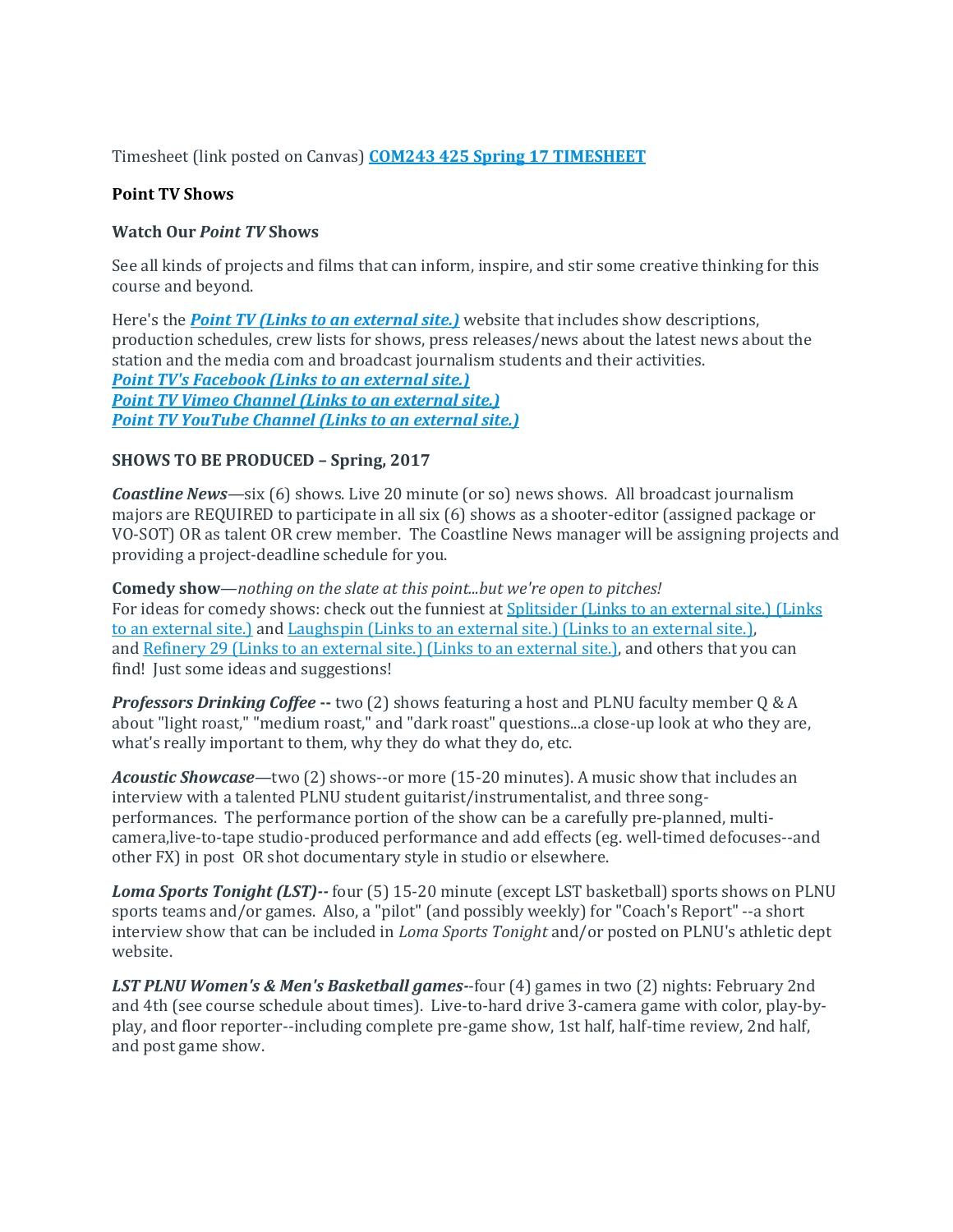*The Beat*--a 15-20 minute studio or field-interview-based shows that tackle controversial, interesting, and/or intriguing subjects. The show must include least one studio interview and b-roll that is relevant to the subject matter of the show.

Film Review Show--

# *Journeys* **documentaries:**

1. *Point TV Ventures* (tentative title): a 5 minute documentary about Point TV --the who, when, when, where, why and how. It should include the leaders, producers, and others involved in all of the different shows to be produced this semester--with b-roll clips of past shows, etc.

2. *Behind-the-Scenes* --a 5-10-minute (or so) documentary that features a story (or stories) about what happens behind-the-scenes of making a *Coastline News* show, or a *Loma Sports Tonight* with a basketball game, or another show that will be produced this semester. If interested in this, please let Hueth know what you want to do and we'll help you to envision, structure, and shoot this show...and optimize its engagement and entertainment values.

**[The 60-Second Challenge](https://canvas.pointloma.edu/courses/31935/files/1128617/download?wrap=1) - Short Films**--at least four (4) short films --each no longer than one (1) minute.

This assignment includes two items:

1. A short pitch; and

2. The short film

Every media comm major must submit a "pitch" for a short film. And every media com major must be involved in the production of at least three (3) short films this semester. The films will be issued a number (eg. Film 1). Films 1 & 2 will be due on week 10, and films 3 & 4 will be due week 16. For inspiration and ideas, see some sample films at: Filminute [\(Links to an external site.\)](http://www.filminute.com/films/2014/tuck-me-in/) (Links to an [external](http://www.filminute.com/films/2014/tuck-me-in/) site.).

*Point TV Show Promos*--five (5) 30-second show promo-commercials for *Reel Students, Acoustic Showcase, Coastline News,* and/or other shows*.* These must have a theme and be creatively-scripted and include clips (short soundbites, scenes, etc.) from past shows. Writers: please, please, please utilize knowledge from com 175 before you write this script. Examples: se[e](https://canvas.pointloma.edu/courses/31935/files/1109502/download?wrap=1) **[Show Promo Examples](https://canvas.pointloma.edu/courses/31935/files/1109499/download?wrap=1)**

*Heynouncements* -- *informal PLNU events & news video blog* ---- ten (10) weekly fun, informal, brief updates on Loma events and news (social media interaction)--Length: 1-minute each--shows produced in advance enough to show in chapel.

*The PLNU Athletics Department Commercial* -- a 60-second commercial promoting the PLNU athletics department that sells prospective students (and their parents) to attend and be an athlete at PLNU. Plans are to show it on regional television on Fox Sports in mid-February. The script was written by Riley McQuown last semester. Analise Nelson will be directing and Nick will be DP-ing this project.

**Pitch an idea for a show!** The *Point TV* mgt team and instructor will consider pitches for new shows--depending on need, creative approach, etc.. For more details, see Dr. Hueth or Nick Macedo, *Point TV* Station Manager.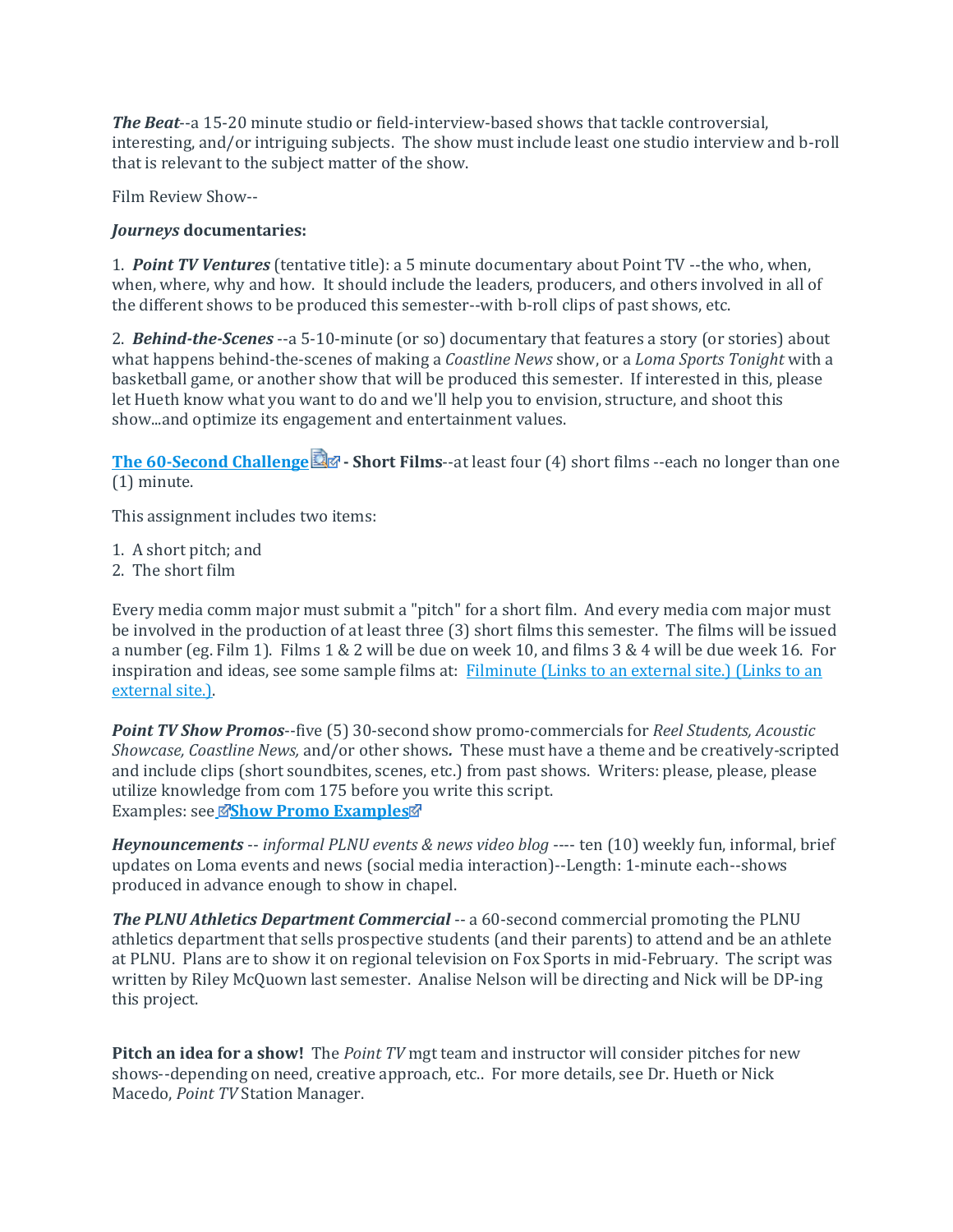## "The Unit"

For those that may not know, PLNU media com and broadcast journalism students have been providing production services for on and off-campus non-profit and for-profit organizations since 2005. The exponential number of requests over the past few years has prompted the creation of, for lack of a better term, an organized *group* -- which includes those students involved in this kind of activity. These are students who have proven their skills, work ethic, dependability, and trustworthiness through their individual, group, and class projects. The name of this group has been-- to date -- the PLNU Professionals Unit. I'm leaning toward *The Unit* as an official name.

The past two years students have worked on a number of projects:

- Several videos for Lord & Gladden (a local investment company)
- Three (3) faculty using technology videos for PLNU's Provost office
- A 15-minute grant-funded documentary called *Stay With Me* -- for Point Loma School district

This year, we'll be writing and shooting the following:

- More faculty and technology videos throughout this school year
- A new Department of Communication and Theatre promotional video for the department's website

We're looking for students with proven skills, a strong work ethic, dependability, and trustworthiness to work on these projects. I'll be talking with Rick and some of the *Point TV* leadership team about possible students to approach. These are paid positions -- it's minimum wage for PLNU funded projects. Outside projects can involve higher pay -- as much as \$12-15/hour (depending upon your role, complexity of project, project budget, etc.).

### Production Workshops

This semester we will have the following workshops:

**Field Lighting**--instruments, accessories, and purposes

**Field Cams with Studio Configuration**--how to set up cameras for multicamera remote productions

**Technical Directing & The Switcher-**-review and advanced techniques for using the switcher **Graphics**--Xpressions and basic Adobe After-Effects for television shows and films **Editing**--a "How do I do this?" session--revewing some basics and going beyond the basics

See Course Schedule for these workshops.

### **NEW! Screening Critique Assignment**

PURPOSE: In order to prepare you for producing the projects that you will be working on this semester, you're required to screen and critique a program that is relevant to projects that you will (mostly) be producing this semester. This will help you in your thinking, preparation, and execution of your production techniques in your projects.

OBJECTIVE: as a result of the screening and analysis of the project, students will display an understanding of story and production technique for writing, producing, shooting, directing, sound, and editing of a TV news story OR a short one minute film.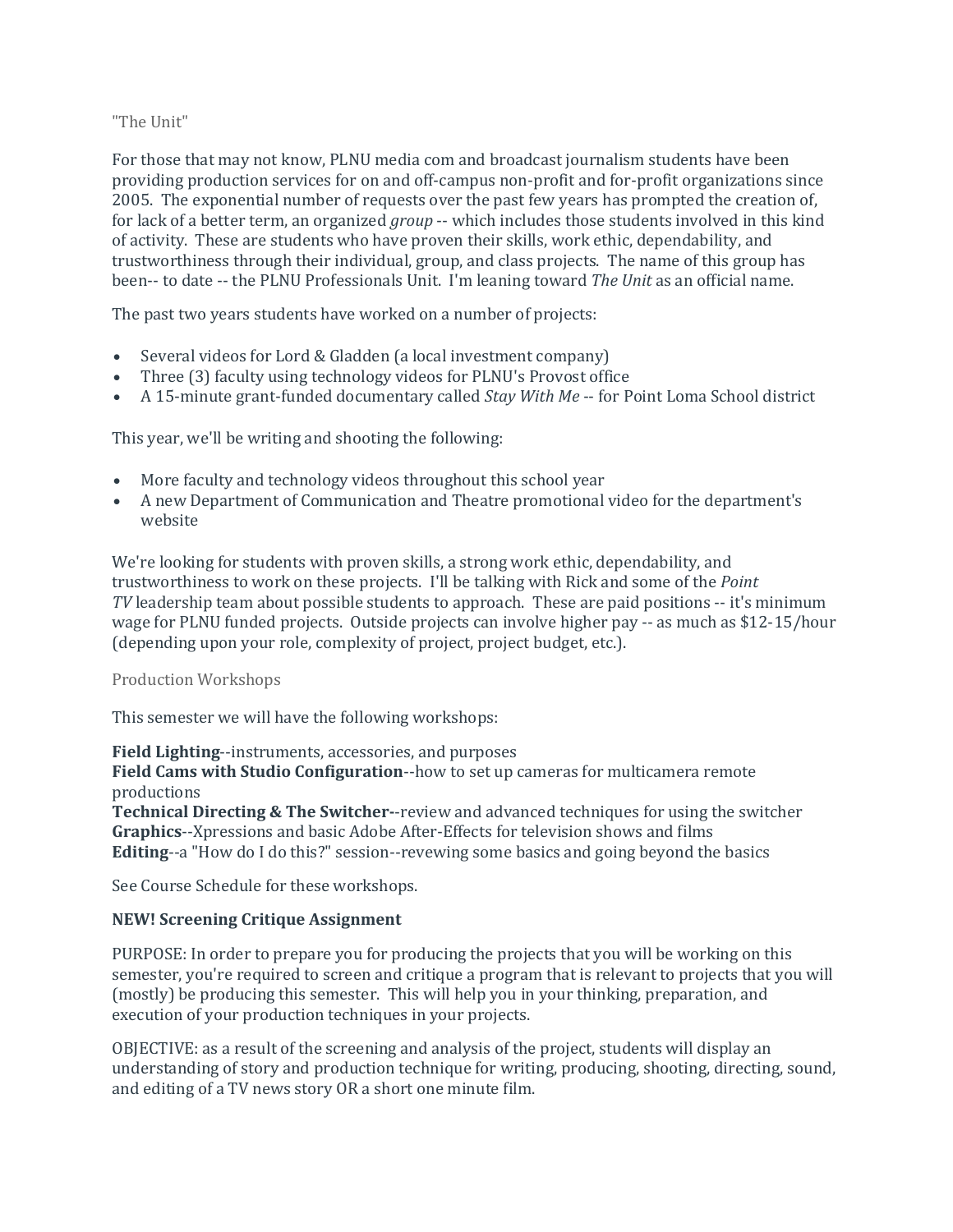# **For Broadcast Journalism majors:**

You must screen a professional news story from the National Press Photographers Association (NPPA) (Links to an [external](http://competitions.nppa.org/best-of-photojournalism/bop-category/tv-news-photography/) site.) website. Screen, note, and describe the following about the story:

1. What is the story about and, in general, why was it so good?

2. Describe the structure of the story--from beginning to end? What kind of information is heard and shown in the beginning (Act I), the middle (Act II), and the end (Act III)?

3. Also, describe how they convey this information in each act--eg. through VO narration, oncamera narration, soundbites, imagery and NAT sound, music, etc.

4. Describe the narration and soundbites: what kind of info did the narration include, and what made the lead-ins to sound bites work? Also, what kind of information was conveyed by the sound bites and how many seconds were they?

5. Describe the variety of framing (CS, MS, CU, ECU, etc.) of the shots used in the story--and the variety of angles (eye level, low, high, etc.) AND compositions (subjects/ objects centered, balanced vs. unbalanced, etc.), AND any camera movement or zooms, and how these shots contributed to making this story clear and compelling to watch.

6. Describe how the content -- what's being shown in the shots and how the content of the shots are related to the narration.

7. Describe any lighting that is used (natural lighting OR 3 or 2-point, etc.) and how it contributed to the tone and content of the story.

8. Describe the elements of the soundtrack--did they use ambient sound or NAT sound? If so, how, where, and why? Use of music--and if so, how did it contribute to the story's success?

9. Describe the editing of the story: what was the pace of the story like and how often did shot changes appear --eg. every 2-3 seconds, and how they used different shots to show the story. Also, what kinds of transitions did they use (cuts, dissolves, fades, wipes, etc.) and how did they contribute to the engagement of the story?

10. Describe the use of any graphics--text or other imagery.

In your post, please include the following:

1. The link to your story; and

2. Copy and paste the questions above prior to each answer in your report.

# **For Media Communication majors:**

You must screen a short (1-2 minute) film on the [Filminute](http://www.filminute.com/films/2016/) (Links to an external site.) website -- or another site -- that you consider a good film. Screen, note, and describe (in detail) the following in your report:

1. What is the story about and, in general, why was it good? Conflict? Humor? Compelling dramatic situation?...or something else?

2. Describe the script and how they conveyed the story from beginning to end: what is heard and shown in the beginning (Act I), the middle (Act II), and the end (Act III)?

3. Describe how characters are revealed through dialogue, behavior, location, lighting, etc.

4. Describe the soundtrack -- including ambiance, NAT sound, music, and sound FX.

5. Describe the director of photography (DP--cinematography and lighting) execution, including the framing (CS, MS, CU, ECU, etc.) of the shots used in the film, the angles (eye level, low, high, etc.), compositions (subjects/ objects centered, balanced vs. unbalanced, etc.), AND any camera movement or zooms, and how well they were done.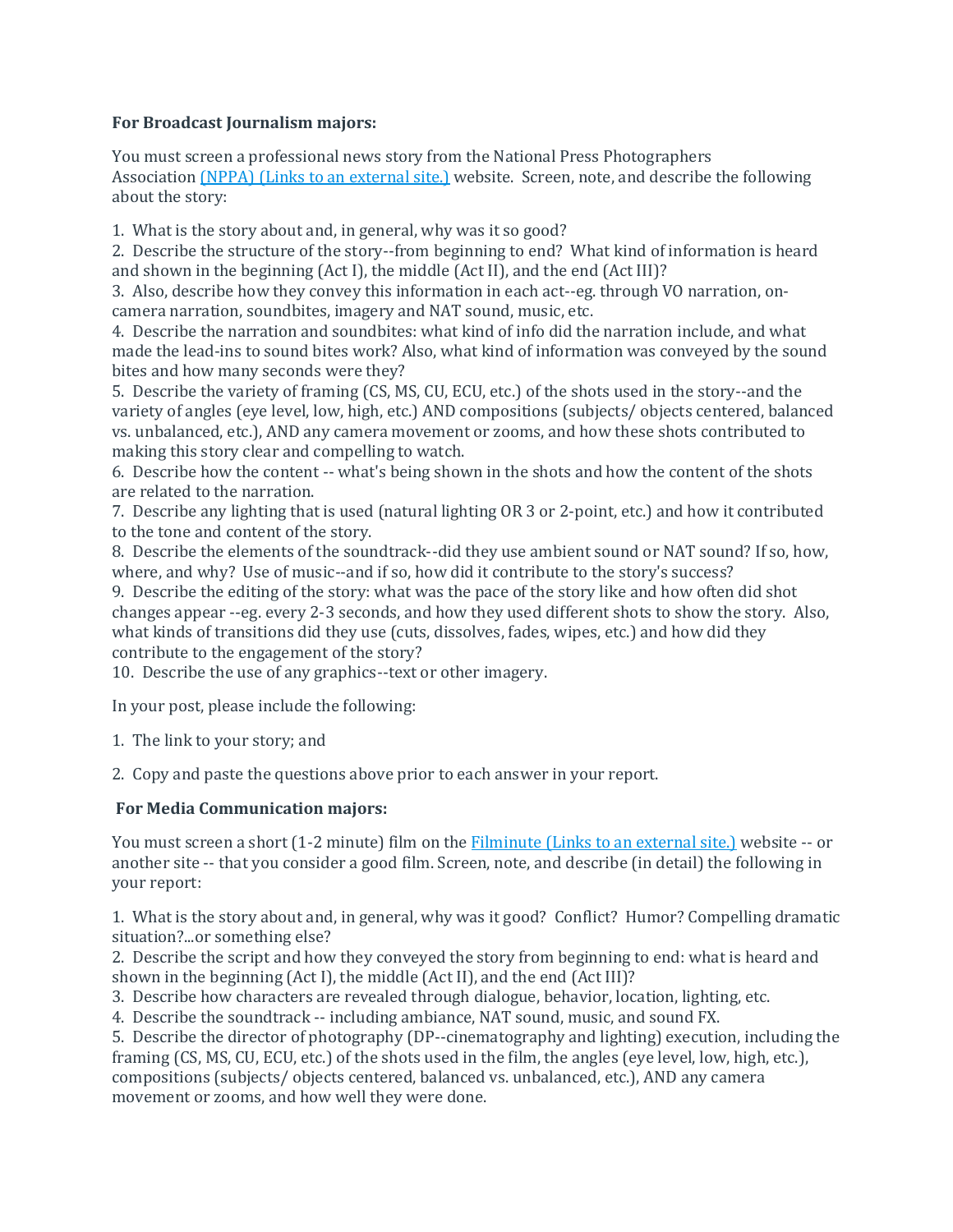6. Describe the directing -- the actor staging, camera staging, and camera shots -- and how the shots (framing, composition, movements, over-shoulder, etc.) were appropriate and worked well in revealing the character(s) and showing the story by revealing character beats and plot points. 7. Describe any lighting that is used (natural lighting OR 3-point or dramatic 2-point, etc.) and how

it contributed to the tone, content, and message of the story.

8. Describe the elements of the soundtrack--did they use ambient sound or NAT sound? Silence? If so, how, when, and why? Also music: what kind used (rock, classical, jazz, etc.) and how did it contribute to creating a mood and story engagement and success?

9. Describe the editing of the story -- including the shots, timing/pacing, cut-aways, cut-ins, overlap/reaction shots -- and the types of transitions (cuts, dissolves, fades, wipes, etc.) -- and how the editing made the film engaging and interesting to watch.

10. Describe the use of any graphics--title text (type and style of font, composition, over imagery, etc.) and how and why it was appropriate for this story and film.

In your post, please include the following:

1. The link and title of the film; and

2. Copy and paste the questions above prior to each answer in your report.

NEW! Basic Camera-Sound-Editing Assignment

**Purpose:** the purpose of this assignment is to build on what you learned in COM 243: to provide a hands-on opportunity for you to become more familiar and confident with operating a digital camera AND to practice some different camera techniques and show us how great (or not great) you are (at this point) AND to provide a hands-on opportunity to practice basic sound recording and editing.

**Objective:** as a result of this assignment, students will display their abilities in camera operation- including white balance, exposure, focus, framing and composition, camera movement AND fieldand post-sound, and basic editing techniques.

FOR ALL STUDENTS:

You must record twelve (12) camera shots--hold each shot for about 15-seconds. These include:

A landscape shot--can be of a building(s), beach, or some other place  $(1 \text{ shot})$ 

Five (5) shots of a person sitting outside or inside (two camera set-ups): a CS (wide panorama shot = one set up); and for next set up: a tight CS (full body shot), and a smooth zoom in to an MS, then a smooth zoom in to a CU (face), and a smooth zoom in to an ECU--face (5 shots total)

A person walking -- an MS tracking side shot of a person AND and an MS dolly shot backing up as person walks towards you (2 shots)

Two over-the-shoulder shots of two people talking (2 shots)

A CU one-shot OR over-shoulder CU one-shot w/shallow depth-of-field (1 shot)

A CU or ECU shot of subject with rack focus between face and background object or person (1 shot)

Then, create a short video that showcases your work: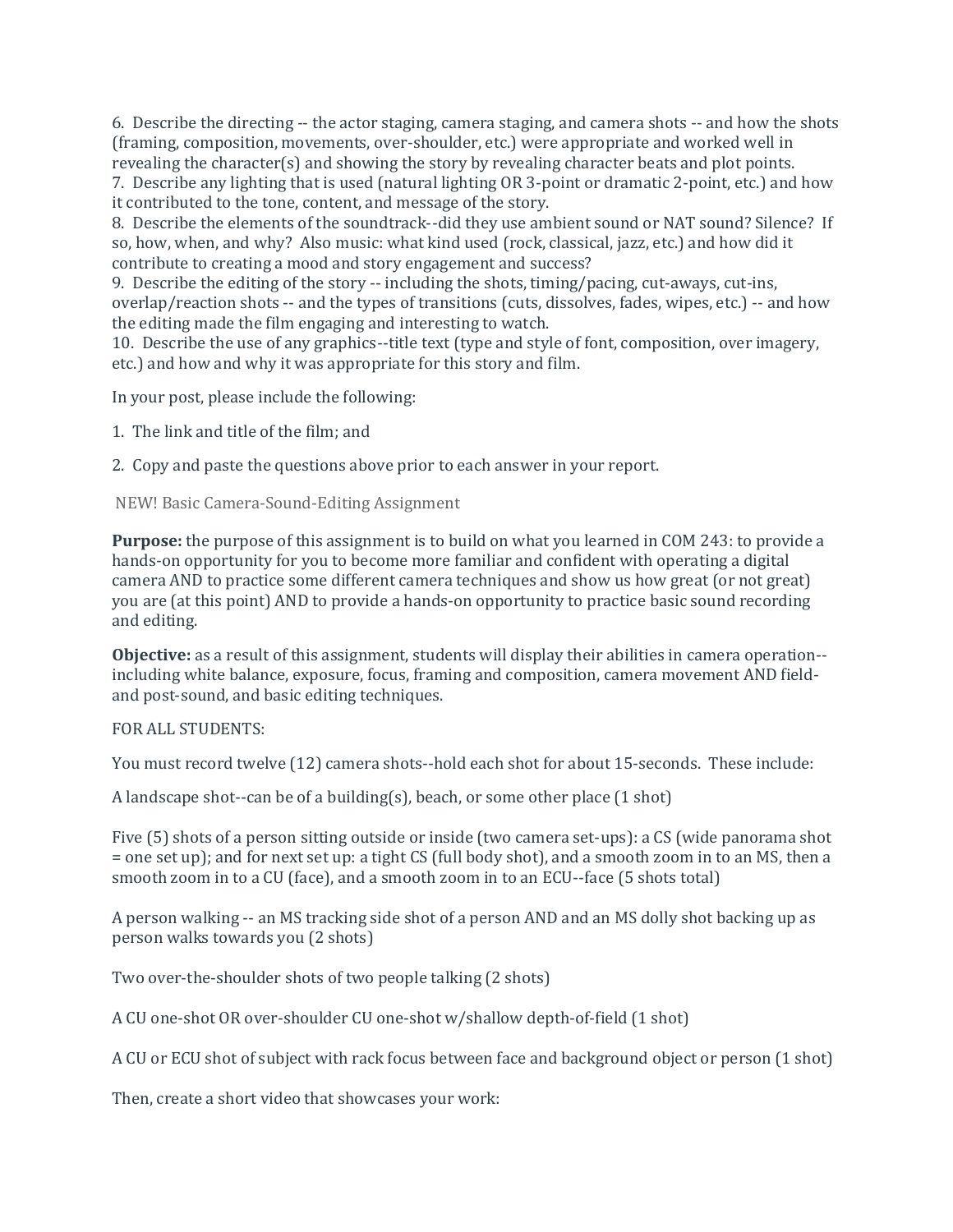- 1. Create a title page with your name on it;
- 2. Edit together all of your shots--with ambiance underneath #3 below;

3. Write, record, and edit in a comment-narration about each shot and why you think it's good or not so good; and

4. Record some music underneath your VO comments

# **DUE DATE: MONDAY, JANUARY 23, 2017, 1:30 P.M.**

Policies: Recording Permissions, Copyright, Professional Use of Equipment, & Posting Projects on the Internet

### **Recording Permission Process**

First: **to shoot indoors** you must secure permission, in advance, if you wish to shoot INSIDE a building. We have a list of the phone numbers of the various building managers on campus, including dorms, that you can have a copy of to take with you.

Plan ahead. You must secure permission from the building manager BEFORE you can shoot. Don't assume you can get permission on your way to the shoot. Also, when you check out equipment, you will be issued a "Press Pass"—to be worn by the camera operator for the shoot—which lets the building managers know that you're PLNU students and that are working on a PLNU class projects.

Here's the contact information below for the building coordinators on campus--see below: [PLNU Building Coordinators](https://canvas.pointloma.edu/courses/31935/files/1109505/download?wrap=1)

For getting permission to shoot in the dorms, you must contact the RD for that dorm.

Second: **to record outdoors**. We have arranged a system with Public Safety whereby, if you are shooting in an exterior common area (ie. outdoor areas between or around buildings), you have permission to shoot in those public areas on campus. That system is the "press pass." IF YOU ARE WEARING the press pass that will be in your camera bag when you check out your gear, you have permission from our department, and public safety, to shoot video outdoor on the PLNU campus. You need special permission to shoot in and around the Fermanian Business Center. Please call and get permission early. The camera operator must wear the "press pass."

Third: **to record off campus**. You are responsible to obtain permission for all off-campus shoots. This means that if you are setting up a tripod and/or lighting and any kind of extensive sound systems with crew and talent in public or private areas, you are responsible for getting permission to shoot--depending which entity (the city, county, state, or federal govt) "owns"/is responsible for that property. If you are shooting indoors on private property, you must get permission from the property owner. This can often require that you show that you have liability insurance--which PLNU provides for student shoots. You must contact Jim Bergherm in PLNU accounting office about insurance forms.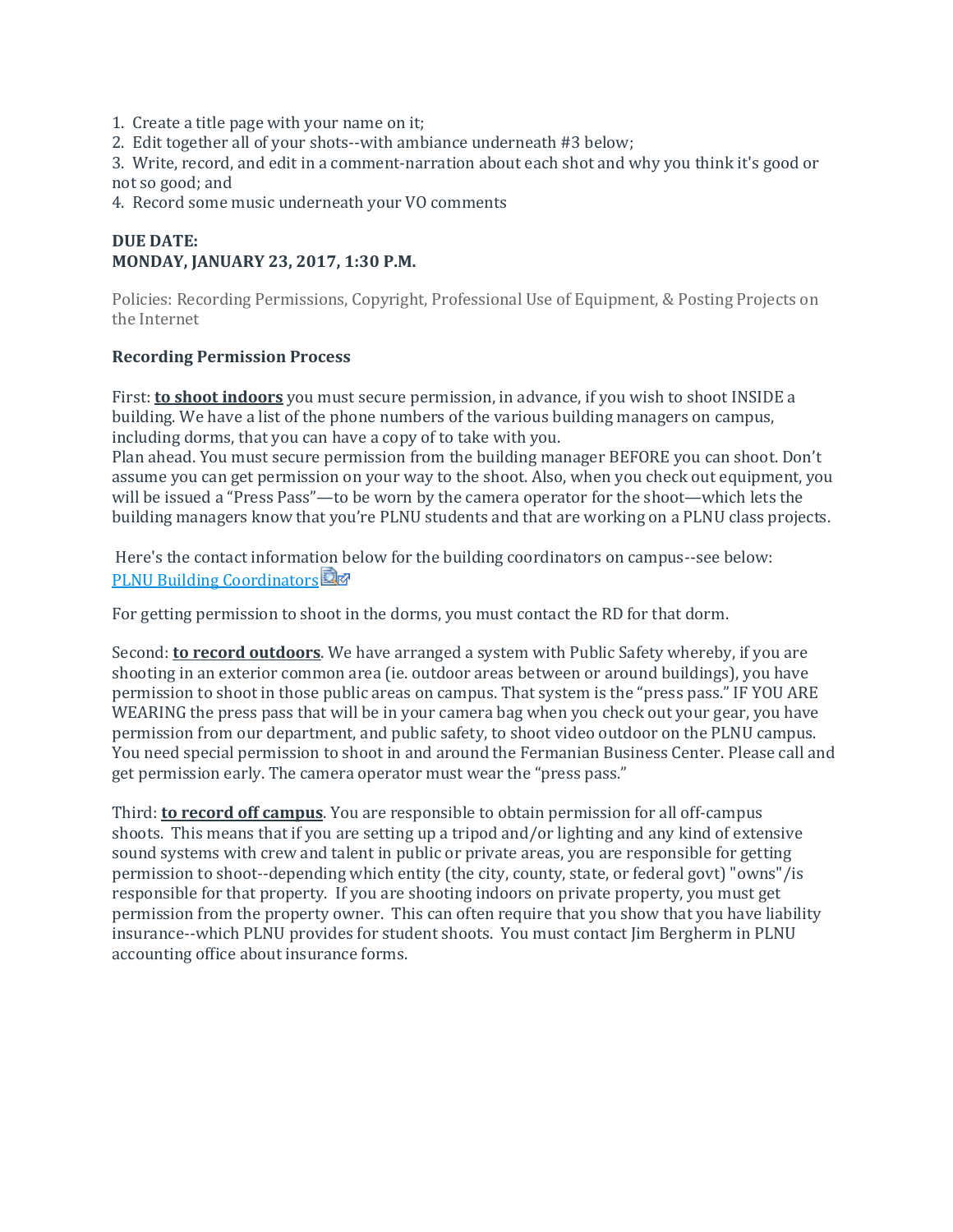### COPYRIGHT POLICY

If you shoot video with signage (ie. Coca-cola) in the picture you must obtain the rights to show their logo in your footage if you plan to make your video public in any way. An example would be if you want to enter your video into a festival or post it on YouTube. This goes for PLNU signage as well. If you plan to have PLNU logos or signage in your video, you need to get permission from the school to use their copyrighted identifiers. The reason for this is clear. If your video defames the school in any way, you will not get permission. (The same is true of Coca-cola.) In most cases, assuming you are not doing anything to denigrate or besmirch the reputation of the school, permission will, most likely, be granted. We want you to be aware that use of PLNU signage is not automatically assumed. My suggestion is, if you want to do something controversial, don't include signage (PLNU or other) in your footage.

## COPYRIGHT RELEASE

The PLNU Dept of Communication and Theatre owns the copyright to all student video and film projects created as individual or group projects. This includes projects created by the use of student's personal equipment OR the university's equipment in regular production courses and independent practicum course credit projects. The department has the right to make copies of student video and film projects, and display them on PLNU's Channel 23--the closed-circuit student cable channel, on the Point TV Vimeo channel, and at conferences and conventions for educational and program promotion purposes.

## EQUIPMENT USE FOR PROFESSIONAL PROJECTS

The student cannot use equipment for professional production purposes without notification to the instructor. This includes getting paid by third parties for production services using university equipment or selling partial or completed projects to third parties. If a student desires to use university equipment for professional projects and wants to rent the equipment, they may do so - going through the request process with the instructor. Also, if a student takes on a professional project, and the project was referred to the student by university personnel or the instructor, then the project client must agree to a financial donation to the university -- above and beyond payment to the student. This amount must be negotiated by the client and the instructor.

### INTERNET POSTS OF STUDENT PROJECTS

Students cannot put their programs on the Internet or distribute their programs in any way without university permission. The student may receive permission from the department by notifying the department and specifying what project they would like to distribute, in what venue (eg. YouTube, Vimeo, etc.) and when. The department will work with students to find the widest possible audience for their projects.

NOTE: Any violation of these policies will incur loss of equipment privileges.

Evaluation, Deadlines & Project Screenings, & Grading

Your grades for this course will primarily be based upon two things:

1. The total cumulative number of hours that you invest in producing shows and other activities in this course; and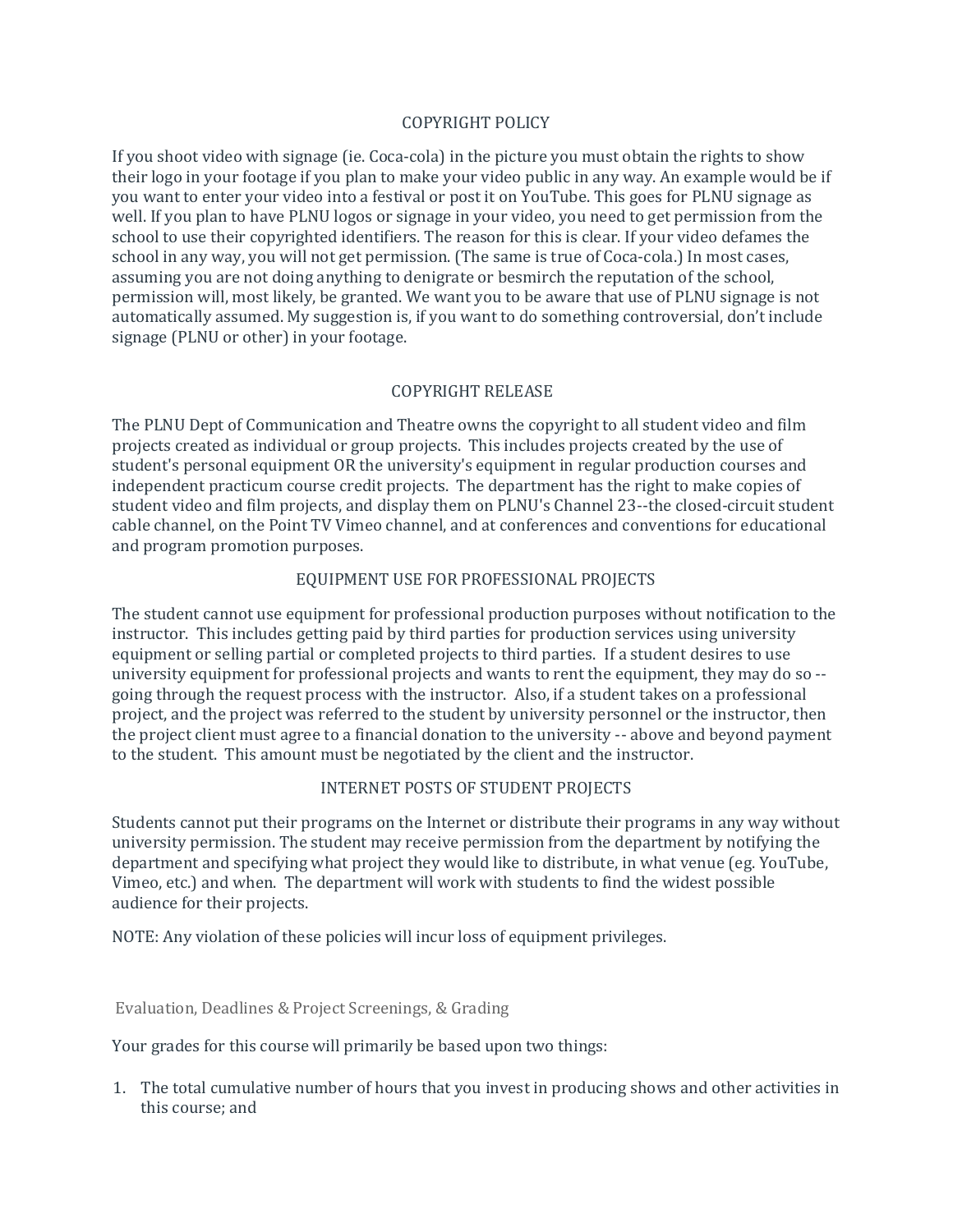2. Your class attendance during the semester.

We'll continue to focus on the importance of striving to produce programs that reflect commitment, faithfulness, dependability, and especially an appreciation for -- and ability to -- produce work that reflects professional production values. As always--you will also be evaluated on your ability to work with others on the group and class projects--this includes your interpersonal skills, flexibility, dependability, teamwork skills, AND ESPECIALLY YOUR COMMITMENT DISPLAYED BY FAITHFULLY FOLLOWING THROUGH ON PROJECTS, MEETING DEADLINES, etc.

What you will **not** be evaluated on is the amount of EFFORT and/or DIFFICULTY you experienced to accomplish the assignments in this course.

## **Your final grade will be based on the following:**

1. You have a minimum time investment/requirement of 40 hours of project production time for this course. This 40 hour requirement is a baseline that is based upon the university-wide assumption (and dean's guidelines) for COM 420 Practicum and COM 421 Internship courses: 40 hours (minimally) is required per credit. Consider this total hourly requirement relatively light--as other academic programs on campus, along with previous schools that I've taught at (and other Christian universities) require substantially more hours... and/or they operate as a volunteer activity where you don't get any credit.

## T**imesheet Hours and Crew Position/Roles**

Your **earned hours** will be based on **which role you have in the different projects**.

# **One (1) Hour (per hour worked) Positions:**

Scriptwriting for interview shows (eg. Reel Students, Acoustic Showcase, etc.). Also, setting up sets in studio, lighting (studio or field), camera (studio or field), performance, sound (studio or field), graphics--operator (studio), teleprompter, and floor directing for any shows but those listed below..

# **One Point Five (1.5) Hours (per hour worked) Positions:**

Writer-producers for any show--you must be doing both roles, and there's only one producer for each show that can claim 1.5 hours per hour worked.

Director-TD's for *Coastline News:* you must do both

Director-TD's for *Loma Sports Tonight* basketball games: you must do both.

Directors and TD's for *Acoustic Showcase:* for TD's there must be at least three (3) effects (in each song) involving overlays or split-screen shots

Directors for short films--that includes creative directing techniques that go beyond basic techniques of traditional camera shots and angles.

Writers: news stories, documentaries, and short films

Editors for news packages (not other types of stories), documentaries, short films with creative editing techniques,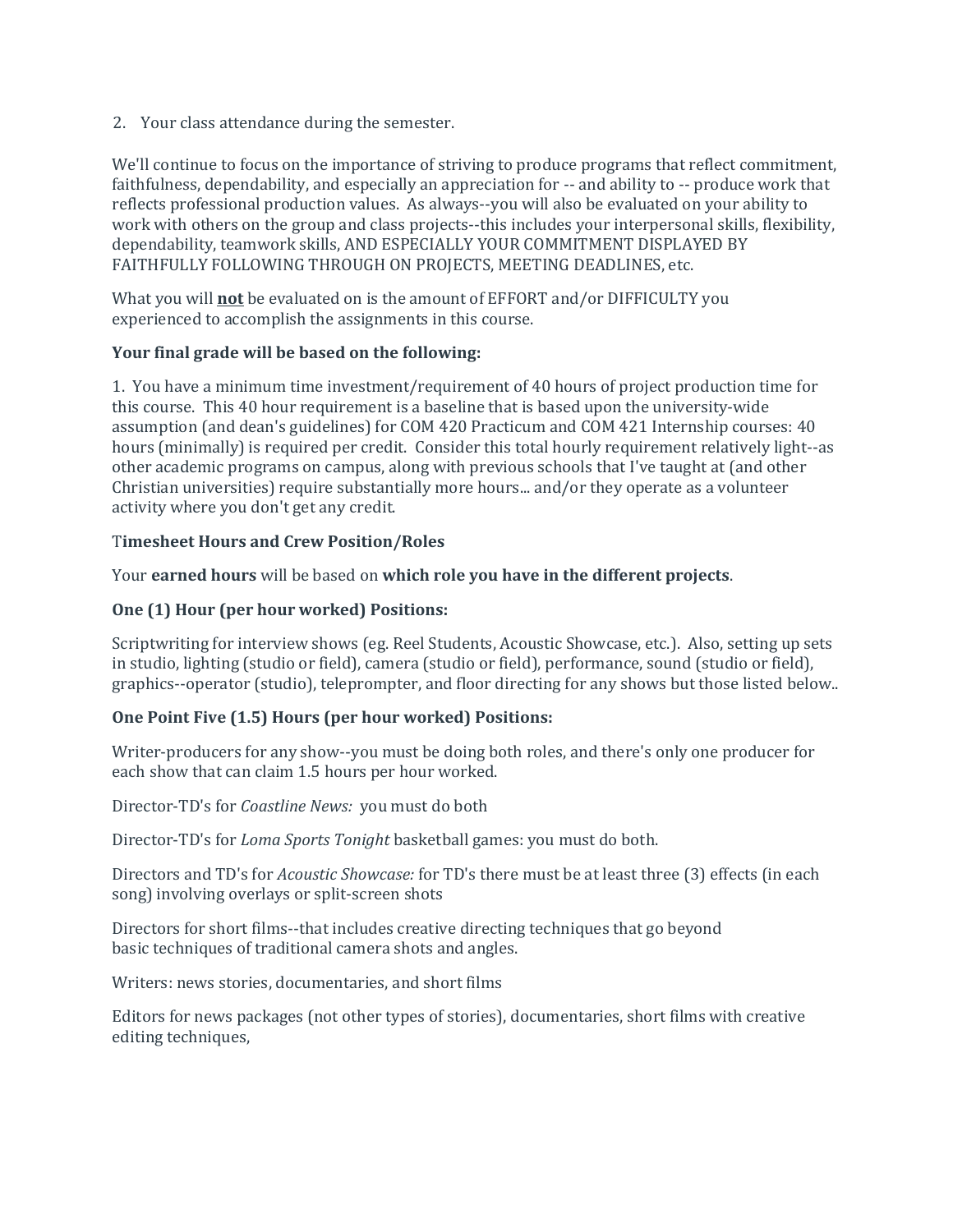DP's (director of photography) field shooting--for short films, comedy shows, promos, and documentaries--which involves creative lighting and/or overcoming special lighting challenges in the field.

**SPECIAL NOTE:** For those students who do multiple jobs on the project, make sure that you count one (1) hour for an hour's work on your shooting, lighting, etc. roles, and 1.5 hrs on other roles that qualify.

2. Your ability to be a **trustworthy, dependable, energetic**, **positive**, and **cooperative team member** in your production projects and management team activities. This means that you will be expected to diligently attend all planning and production meetings in the programs that you have signed up for and are involved in producing. It also means that your presence and participation in group projects will be characterized by preparation, readiness, and skill to accomplish the task(s) that you are assigned to do. This means that if you are assigned to run a studio camera, graphics, sound, or whatever role, that your knowledge and understanding of the equipment is current--that you have taken time in advance of production to review and practice with the equipment in order to help assure that conventional techniques are followed, and that fundamental mistakes are not made. Afterall, your team members are depending on you to do good work. If you do not show up for a project, and/or you arrive late or leave early without permission from the producer or other person in charge of this shoot--this is a serious violation and, upon notification to instructor, **YOU WILL BE IMMEDIATELY DE-ENROLLED FROM THE COURSE**.

3. Your faithful, dependable, and active participation in class. In our in-class program screening sessions, I will be providing you (for those who request it) with an assessment of your work based on **"entry-level professional expectations."** These expectations are based on past assessments of PLNU seniors' (and other school's I've taught) film and TV portfolios submitted to professionals in film and TV. The range of assessment is based on the following:

 $4 =$  outstanding 3 = above average  $2 = average$  $1 =$  below average  $0 = poor$ 

PLNU's graduating student portfolios are consistently given average (2.5) to outstanding scores.

# **DEADLINES, PROGRAM "COMPLETENESS," & PROJECT SCREENINGS**

The deadlines for every show and assignment are included on the Modules-Course Schedule or the Assignment pages on Canvas. It is the job of the producer to make sure that the program is shown in class on the deadline date AND is complete. "Completeness" means that it is the complete program -- including graphics (title, credits, and any other relevant information). Producers will be penalized a full grade point (in the course) for a late submission for in-class screening. Two (2) late programs submitted will incur an "F" grade for the course. Also, the screening and camera-soundediting assignment MUST ALSO BE SUBMITTED ON-TIME-- or you will incur a full-grade point reduction for every late submission.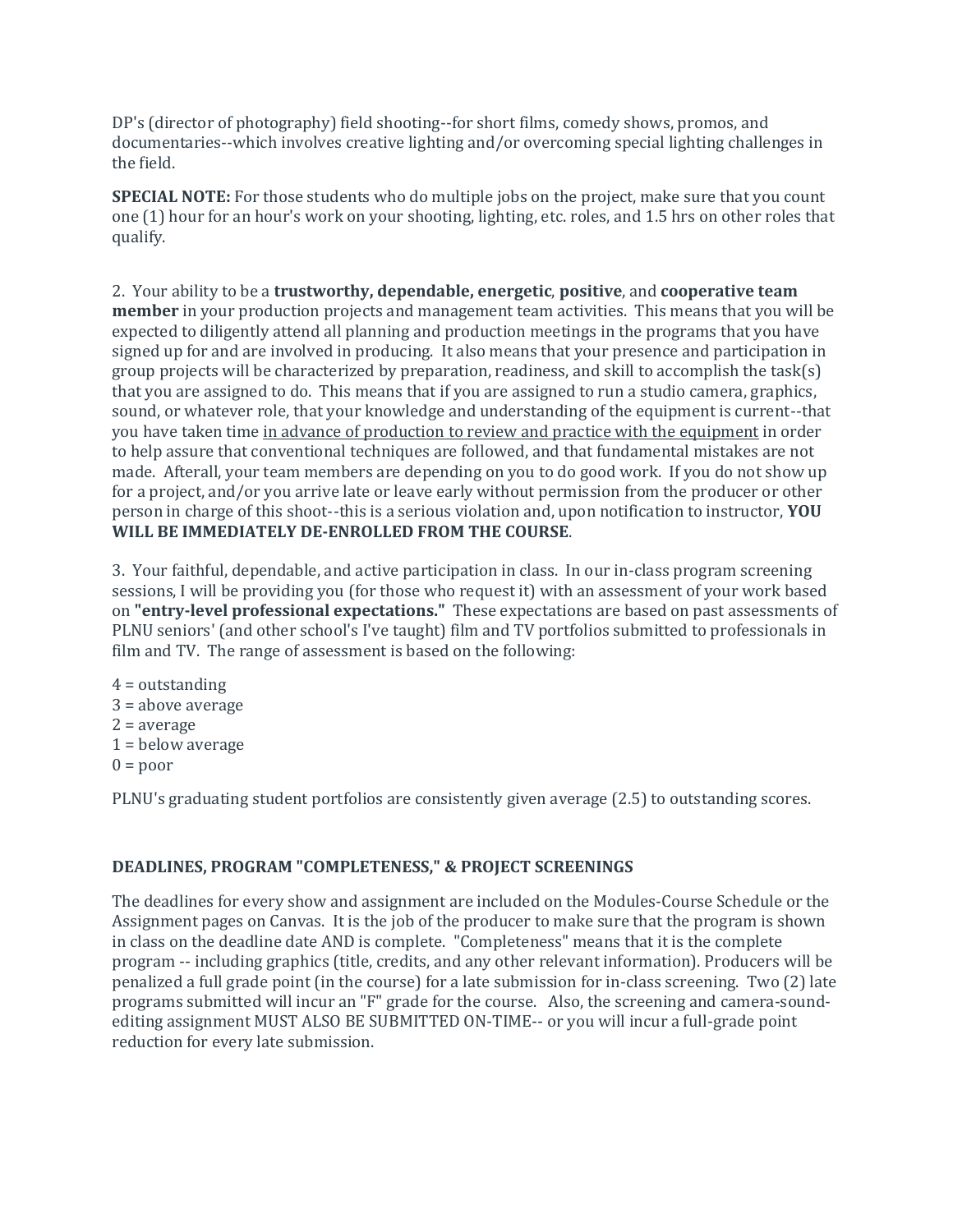## **ADDITIONAL EVALUATION FOR** *COASTLINE NEWS* **TALENT & CREW:**

All broadcast journalism and media com majors who are working on Coastline News will have an additional evaluation made by the *Coastline News* Manager. Click [Coastline News Crew Evaluation](https://canvas.pointloma.edu/courses/31935/files/1109492/preview)  [Sheet.pdf](https://canvas.pointloma.edu/courses/31935/files/1109492/preview) to see the content and criteria for this evaluation. This will be used for formative evaluation purposes so that you can track your progress in these areas throughout the semester. All other expectations and requirements for evaluation are also applicable to *Coastline News* show production.

# **Grading Criteria:**

Course Grade and 'Total Hours:

60+ A

50-59 B

40-49 C

30-39 D

Students who submit timesheets that have less than 40 total hours for the semester will incur an "F" grade in the course. There are no "I" grades issued in this course.

## **Class Attendance:**

Given the purpose and logic connected to this course---eg. it is created for formative evaluation purposes and can only work if students are present in the in-class screening sessions--there are penalties for absences.

Penalties for class absences:

One (1) absence will incur a .5 reduction in your course grade (giving you an A- if you earned an A...but had one absence)

Two (2) absences will incur a full-grade point reduction

Three (3) absences--that's 20% of course attendance for the semester and grounds for being kicked out of the course

All grades are final and will not be changed.

# **REMINDER: Missing A Project Commitment**

The penalty for missing a production project shoot which you have committed to is de-enrollment from the course OR if this occurs after PLNU de-enrollment deadline, you receive an F-grade for the course.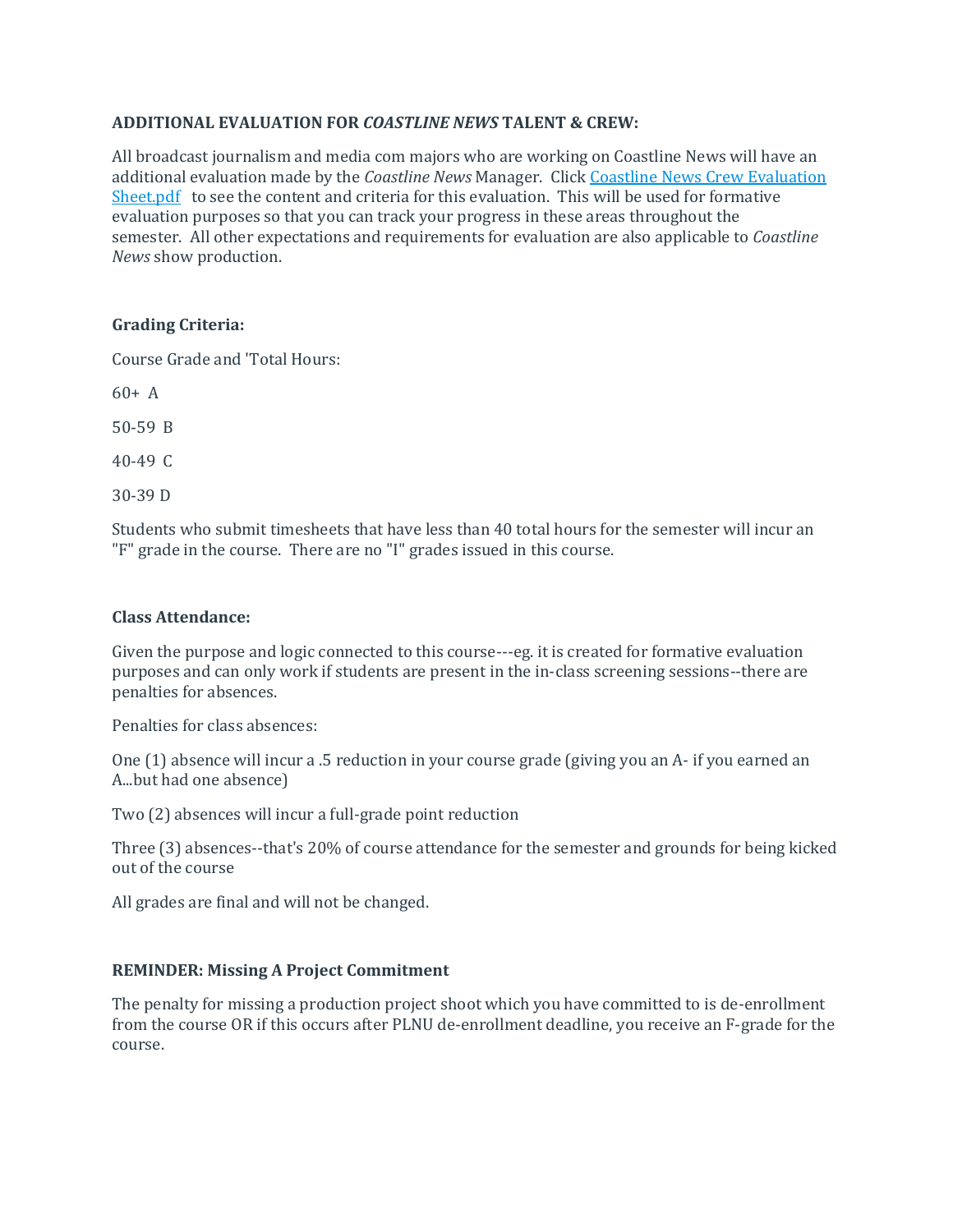Top 10+ Commandments of Outstanding Camerawork and Recording

Click on the attachment for some tips on how to be an outstanding camera operator/director, etc.

SPECIAL NOTE: these tips are established *conventions/rules* for production. However, there are times when such rules are violated (i.e. stylized camera, direction, editing, etc. throughout a particular show). If you have questions about this, see Dr. Hueth.

Attachments (link on Canvas) [Top 10+ Commandments of Camera & Recording.doc](https://canvas.pointloma.edu/courses/31935/files/1109495/download?wrap=1)

Course Schedule

**For show production schedules and crew lists--go to the Point TV website:** [http://pointtv23.com/ com425and243/](http://pointtv23.com/com425and243/) (Links to an external site.)

# **COM425 Spring, 2017 Course Schedule**

Includes project due dates/screenings, project production weeks, assignments, and workshops

# **WEEK 1 January 10, 2017**

- Steve Riddle, PLNU Assistant Athletic Director (Facilities), and Danny Barnts, PLNU Assistant Athletic Director--process and expectations for athlete interviews, etc. at PLNU
- Introduction to class, structure, role expectations, exercises and assignments, and production schedule
- Program production sign-ups
- Coastline News #1--story assignments
- Student-crew pictures for studio bulletin board

**WEEK 2 January 16, 2017** (no class meeting--MLK Day) SCREENING ASSIGNMENT POST DUE

**WEEK 3 January 23, 2017 --** COASTLINE NEWS 1 PRODUCTION WEEK CAMERA-SOUND-EDIT ASSIGNMENT DUE STUDIO: Run-Through of Coastline News (1st 5 minutes or so)

# **WEEK 4 January 30, 2017 --** LST 1 PRODUCTION WEEK--SEA LIONS BASKETBALL

SCREEN: Coastline News 1 Planning LST basketball games STUDIO WORKSHOP: field camera & tripod studio configuration set-up

Thursday, February 2, 2017, (1:30 set up) -- 5:30-10 p.m.**--**LST Sea Lion Basketball Saturday, February 4, 2017, (12-noon set up) -- 2:00-7:30 p.m. **--** LST Sea Lion Basketball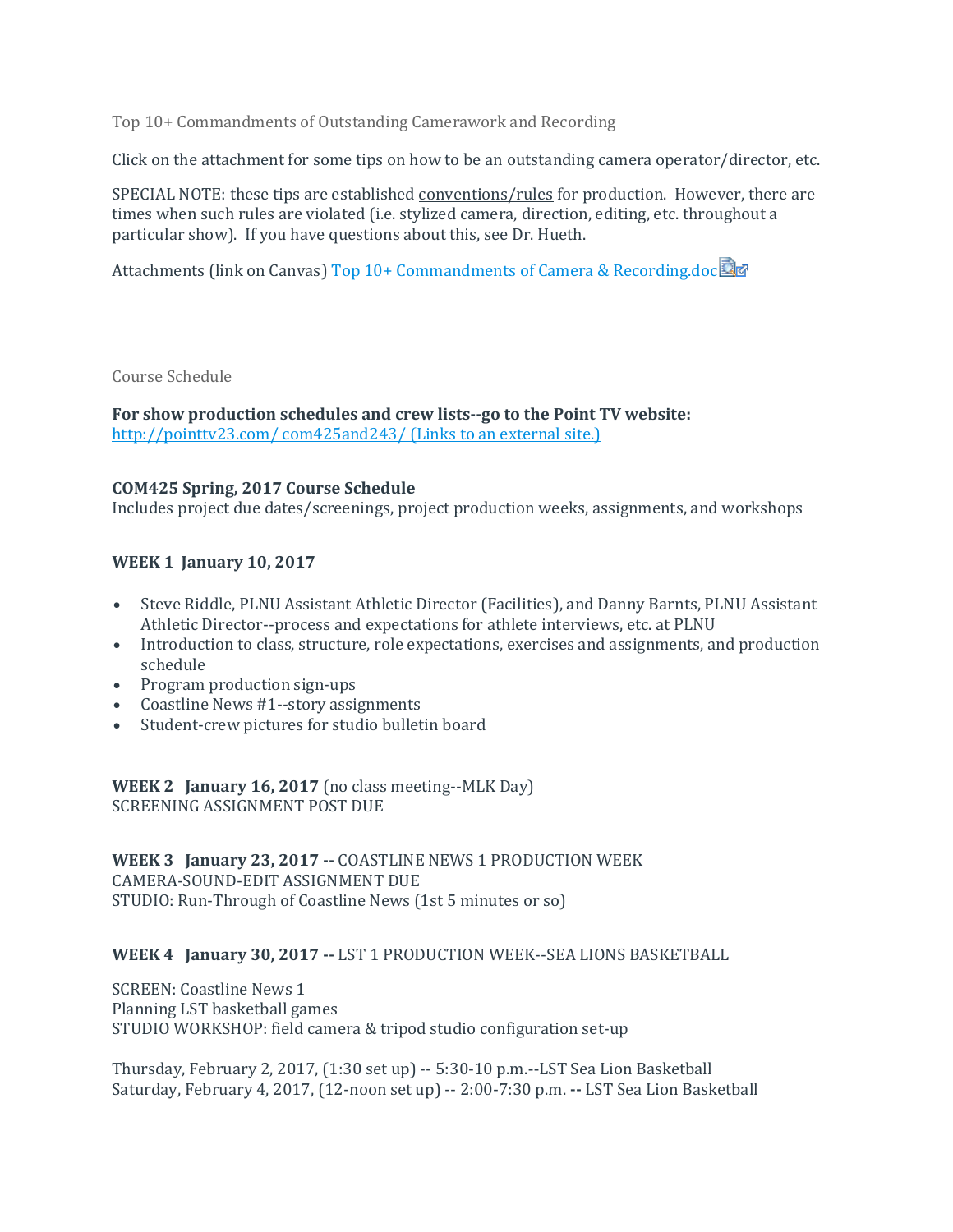## **WEEK 5 February 6, 2017 -** COASTLINE NEWS 2 PRODUCTION WEEK SHORT FILM PITCHES DUE

SCREEN: LST 1, Heynouncements 1, Promo 1 WORKSHOPS: A. "Writing News Readers" with Davis Bourgeois B. "How to Be a Director of Photography (DP)" with Nick Macedo (at studio)

**WEEK 6 February 13, 2017** PROFESSORS DRINKING COFFEE 1 WEEK; LST 2 PRODUCTION

WEEK

SCREEN: Coastline News 2; LST 1, PLNU Athletics Dept Commercial

# **WEEK 7 February 20, 2017 -** COASTLINE NEWS 3 PRODUCTION WEEK

SCREEN: Heynouncements 3, Promo 3, WORKSHOP: TBA

## **WEEK 8 February 27, 2017** - ACOUSTIC SHOWCASE 1 PRODUCTION WEEK; LST 3 PRODUCTION WEEK

SCREEN: Professors Drinking Coffee 1; Coastline News 3; LST 2; Heynouncements 4 WORKSHOP: Edit Demo--coloring & sound with Nick

# **WEEK 9 -- NO CLASSES (SPRING BREAK)**

# **WEEK 10 March 13, 2017 -** COASTLINE NEWS 4 PRODUCTION WEEK

SCREEN: Promo 4, Heynouncements 6

WORKSHOP: TBA

# **WEEK 11 March 20, 2017 -** PROFESSORS DRINKING COFFEE 2 WEEK; LST 4 PRODUCTION WEEK

SCREEN: LST 3; Acoustic Showcase 1; Coastline News 4; 60 Second Challenge Films 1 & 2

# **WEEK 12 March 27, 2017 -** COASTLINE NEWS 5 PRODUCTION WEEK

SCREEN: LST 4, Acoustic Showcase, Coastline News 5, Film Review Show, Heynouncements 7, 60 Second Challenge Film 2 WORKSHOP IN STUDIO: TBA

# **WEEK 13 April 3, 2017 -** ACOUSTICS SHOWCASE 2 PRODUCTION WEEK

SCREEN: Coastline News 5; Professors Drinking Coffee 2; Heynouncements 8

# **WEEK 14 April 10, 2017 -** COASTLINE NEWS 6 PRODUCTION WEEK; LST 5 PRODUCTION WEEK

SCREEN: LST 4, Heynouncements 9,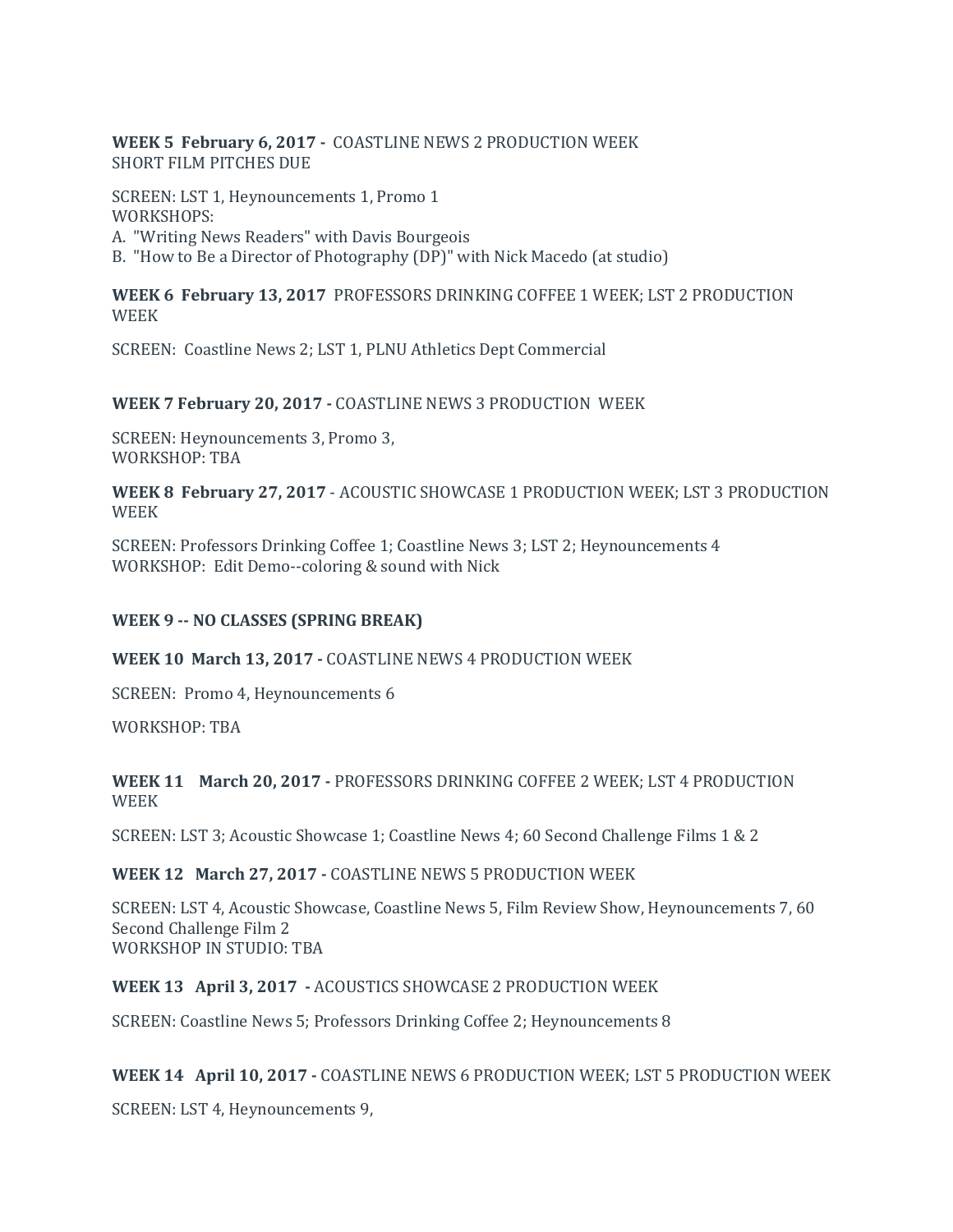# **WEEK 15 April 17, 2017--NO CLASS MTG (HAPPY EASTER!)**

## **WEEK 16 ALTERNATIVE MTG TIME: (because of NAB-BEA trip)**

#### **WEDNESDAY, April 26, 2017, 1:30-2:45 p.m.**

SCREEN: 60 Second Challenge Films 3 & 4; Coastline News 6; Heynouncements 10; LST 5; Acoustic Showcase 2

#### Cheating and Dishonesty

*It is assumed that students will be honorable in all of their academic work. Dishonesty in assignments, examinations, media projects, or any other academic work is an affront to fellow students and faculty and will not be tolerated. this is a serious breach of honesty. This kind of behavior can incur anything from an automatic "F" grade on an assignment, to an automatic "F" grade for a course, to expulsion from the university. See the PLNU "Cheating and Dishonesty Policy" link below for more details about definitions of these behaviors and the consequences.*

Students should demonstrate academic honesty by doing original work and by giving appropriate credit to the ideas of others. As explained in the university catalog, academic dishonesty is the act of presenting information, ideas, and/or concepts as one's own when in reality they are the results of another person's creativity and effort. Violations of university academic honesty include cheating, plagiarism, falsification, aiding the academic dishonesty of others, or malicious misuse of university resources. A faculty member who believes a situation involving academic dishonesty has been detected may assign a failing grade for a) that particular assignment or examination, and/or b) the course following the procedure in the university catalog. Students may appeal also using the procedure in the university catalog.

### **Link to Cheating and Dishonesty Policy:**

[http://www.pointloma.edu/experience/community/student-life/student-handbook/student](http://www.pointloma.edu/experience/community/student-life/student-handbook/student-policies-regulations/academic-honesty)[policies-regulations/academic-honesty](http://www.pointloma.edu/experience/community/student-life/student-handbook/student-policies-regulations/academic-honesty)

### EQUIPMENT AND FACILITIES

Camcorders, microphones, lighting kits, and other equipment are available for check-out at the PLNU studio. Check-out and return times and policies are posted on the PLNU TV & Film bulletin board by the studio door. You are responsible to be aware and abide by the policies. Students who do not abide by the policies will be penalized.

Unfortunately, we do not have enough equipment for everyone to use simultaneously. Therefore, it is very important that you practice what you're learning in this and other past production courses: plan ahead, schedule shooting times and edit sessions in advance, abide by the policies, and be a good steward of the resources that are provided. Our equipment and facilities are not only academic labs, but are also professional production facilities for on and off-campus constituents. The success and improvement of the academic program in media studies at PLNU is dependent upon the condition, quality, and success of this facility.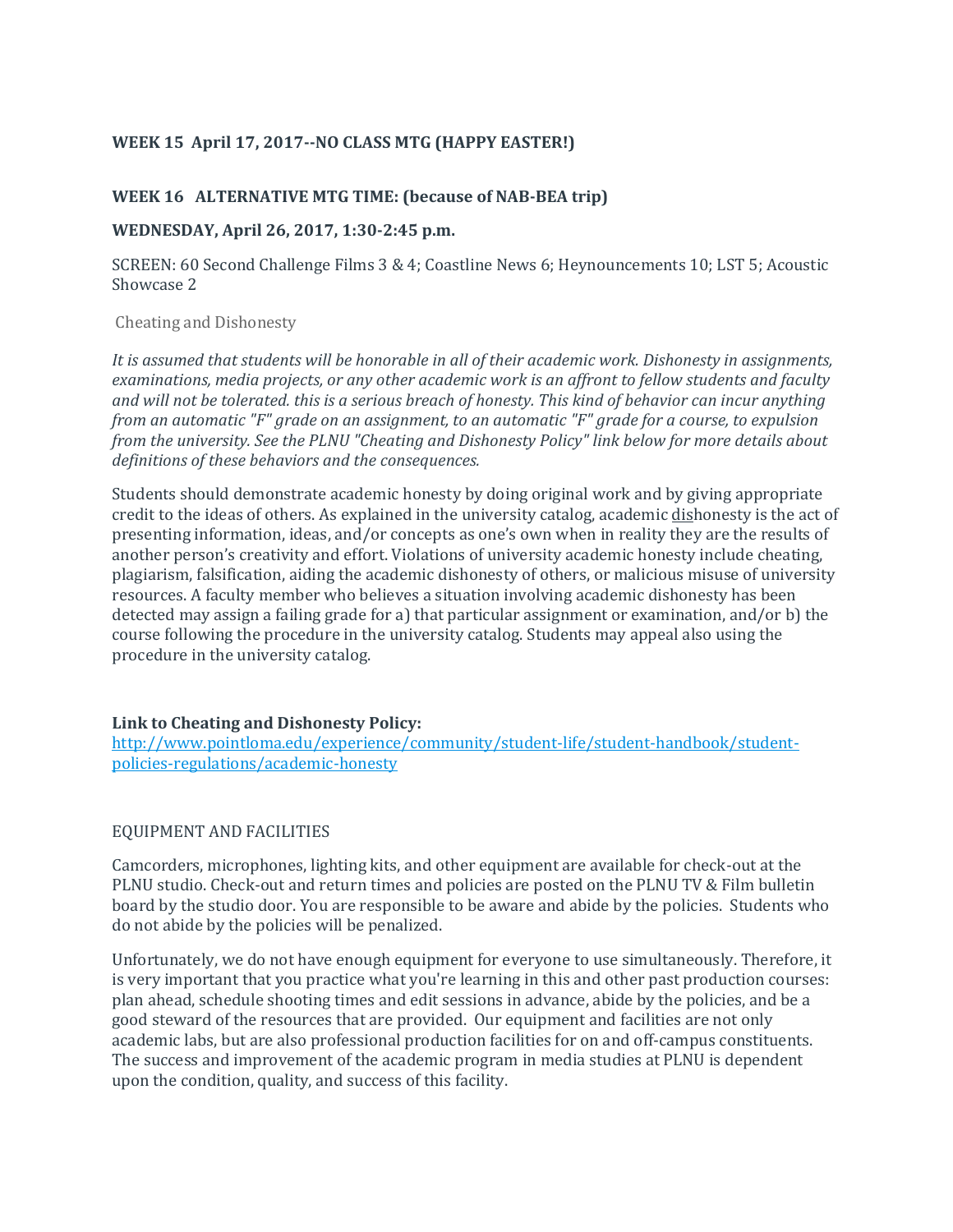Eating and drinking is especially forbidden in the control room, the edit bays, and the studio. You will be required to clean-up, strike, and return all equipment and other items to their proper places after labs and project sessions. Also, please take everything out of the facility that you bring into the facility. If I, other faculty, or department TA's consistently find papers, books, scripts or other items traceable to a student, that student's participation grade will be affected. The studio and edit bays are work areas that need to be kept as neat and clean as possible.

A Final Note: please treat equipment as if it were your own, you depended upon it for your own livelihood, and you did not have any money to fix or replace it.

Attendance & Participation

### **INTRODUCTION:**

This course is one of the keys to student success in our program. The purpose of this course is for students to improve their knowledge and skills in television and film production. The only way that one can detect improvement is if they get constructive feedback from the instructor and peers about the quality of their work. This kind of evaluation happens in this course during our in-class screenings. Therefore, your success in this course is based on your faithful attendance and the presence of the two different kinds of evaluation:

**Formative** evaluation involves submitting work and getting instructor and peer feedback about the quality of your work w/o being assigned a grade. All of your production work in this course will involve formative evaluation.

AND

**Summative** evaluation involves submitting work and receiving a grade for that work. Your course grade in this class will be based upon the amount of time and your faithfulness to follow through on your commitment to do the work that you volunteered for and/or were assigned to do.

### **ATTENDANCE POLICIES:**

\*SEE THE "EVALUATION & GRADING" PAGE FOR PENALTIES FOR CLASS ABSENCES.

**From the Provost:** Regular and punctual attendance at all classes in which a student is registered is considered essential to optimum academic achievement. Therefore, regular attendance and participation in each course are minimal requirements to be met. There are no allowed or excused absences except when absences are necessitated by certain university-sponsored activities and are approved in writing by the Provost.

Whenever the number of accumulated absences in a class, for any cause, exceeds ten percent of classes (this is equivalent to one and one-half weeks or longer in a 16-week semester course), the faculty member has the option of filing a written report to the Vice Provost for Academic Administration which may result in de-enrollment, pending any resolution of the excessive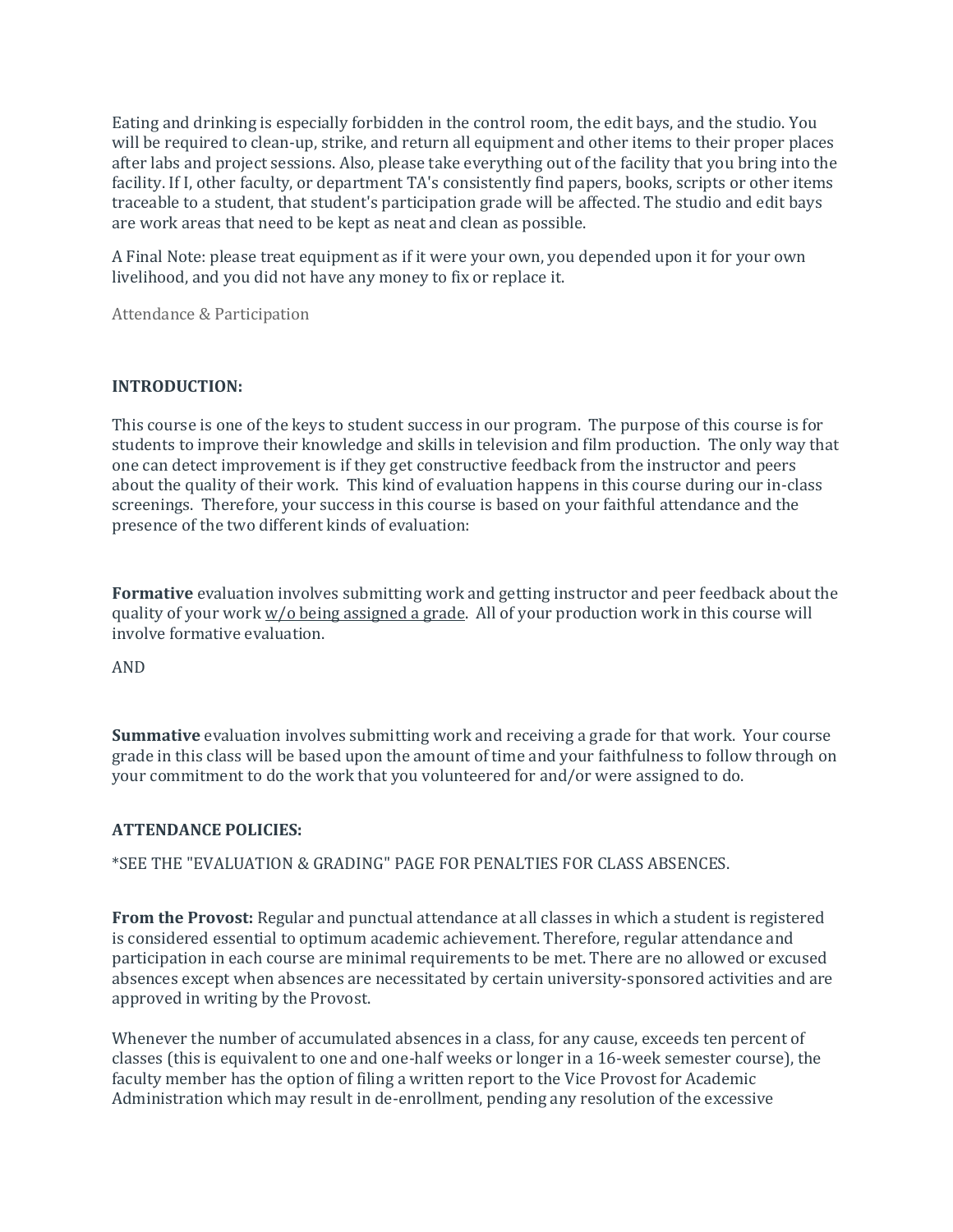absences between the faculty member and the student. If more than 20 percent (three weeks or longer in a semester-long course) is reported as missed, the faculty member may initiate the student's de-enrollment from the course without advance notice to the student. If the date of deenrollment is past the last date to withdraw from a class, the student will be assigned a grade of "F" or "NC." There are no refunds for courses where a de-enrollment was processed.

This is not like a normal college course. You are working on projects together in a simulated professional environment--a TV Station/TV-film production company. This is an upper-division course in the major. I expect you to approach this course in a serious way, and to especially consider the following:

1. Unexcused absences (or tardiness) from production project assignments are serious infractions. See "Special Note" below.

2. You will all be evaluated by *the Point TV* station management team, the program producers, our media operations manager, Rick Moncauskas, and the instructor. The purpose of these evaluations is not to "rat each other out," but to provide feedback to me about your professional socialization- an important part of this course, and which includes your attitude, dependability, maturity, and faithfulness in meeting the demands of this course. This is similar to what happens in professional TV stations, independent production companies, and TV and film studios. We are accountable to one another, and your grade (and continued enrollment in the course) will be based on this aspect of your participation in this course.

### SPECIAL NOTE:

Any student that signs up for a project and does not follow through on their commitment for the scheduled production (or leaves early--without advance notice and producer permission before production is complete), **will automatically be de-enrolled from the course by the instructor.**

### PLNU Academic Behavior Policy

See the university's new policy included in the PLNU undergraduate handbook:

Both faculty and students at Point Loma Nazarene University have the right to expect a safe and ordered environment for learning. Any student behavior that is disruptive or threatening is a serious affront to Point Loma Nazarene University as a learning community. Students who fail to adhere to appropriate academic behavioral standards may be subject to discipline. Although faculty members communicate general student expectations in their syllabi and disruptive student conduct is already addressed in the Undergraduate Student Handbook, the purpose of this policy is to clarify what constitutes disruptive behavior in the academic setting and what actions faculty and relevant administrative offices may take in response to such disruptive student behavior.

"Disruption," as applied to the academic setting, means classroom, instructor or classmate-related student behavior that a reasonable faculty member would view as interfering with or deviating from normal classroom, class-related, or other faculty-student activity (advising, co-curricular involvement, etc.). Faculty members are encouraged to communicate positive behavior expectations at the first class session and to include them in course syllabi. Examples of disruptive classroom behavior include, but are not limited to:

- persistent speaking without being recognized or interrupting the instructor or other speakers;
- overt inattentiveness (sleeping or reading the newspaper in class);